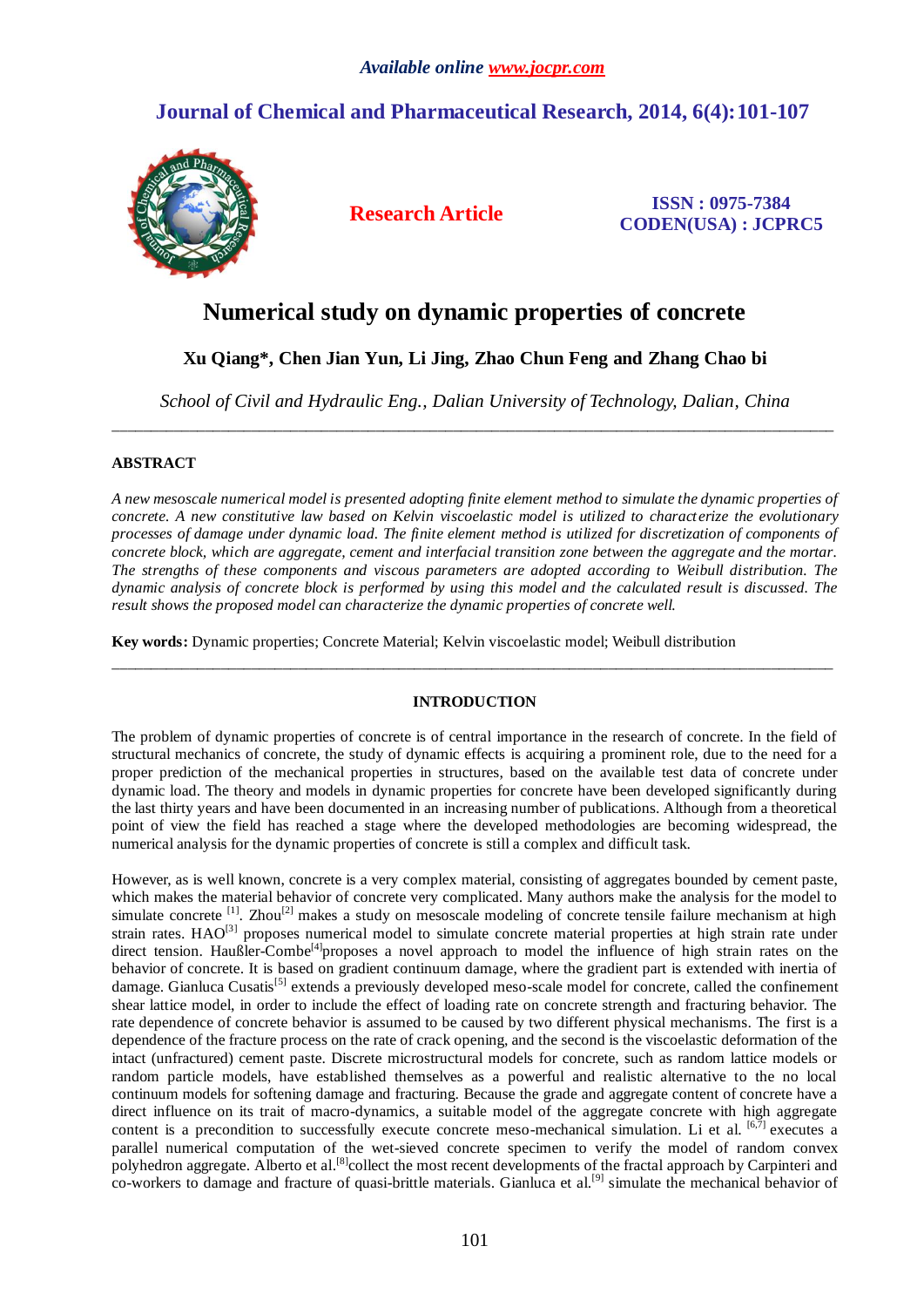the mesostructure of concrete by a three-dimensional lattice connecting the centers of aggregate particles. The model can describe not only tensile cracking and continuous fracture but also the nonlinear uniaxial, biaxial,and triaxial response in compression, including the post peak softening and strain localization. Zdenek <sup>[10,11]</sup>presents a new improved microplane constitutive model for concrete, representing the fourth version in the line of microplane models. The proposed constitutive law is characterized as a relation between the normal, volumetric, deviatoric, and shear stresses and strains on planes of various orientations. The strain components on the microplanes are the projections of the continuum strain tensor, and the continuum stresses are obtained from the microplane stress components according to the principle of virtual work. Wei<sup>[12]</sup>establishes a fractal model to simulate the spatial structure of concrete slurry and deduces a formula that describes the relationship among the fractal dimension, the porosity and the pore distribution. Other models, which described the concrete material, mainly contain: grid model<sup>[13,14]</sup>,particle model<sup>[15]</sup>, beam-particle model<sup>[16]</sup>, multi-dimensional virtual internal bond model<sup>[17,18,19]</sup> and radio frequency power amplifier model(RFPA)<sup>[20]</sup>. The basic view of these methods<sup>[21]</sup> is that microcracks and microvoids obeying certain random distribution will affect the propagation of cracks of concrete material, consequently have an significantly effect on the mechanical characteristics of concrete material. These models described the components of concrete in numerical approach, respectively. And through simulating the mechanical characteristics of these components of concrete material, these models could describe the mechanical behaviors of concrete. However, these models could not describe dynamic properties of concrete well in low velocity.

*\_\_\_\_\_\_\_\_\_\_\_\_\_\_\_\_\_\_\_\_\_\_\_\_\_\_\_\_\_\_\_\_\_\_\_\_\_\_\_\_\_\_\_\_\_\_\_\_\_\_\_\_\_\_\_\_\_\_\_\_\_\_\_\_\_\_\_\_\_\_\_\_\_\_\_\_\_*

In this paper, a new constitutive law based on Kelvin viscoelastic model is presented adopting FEM to characterize the dynamic properties of concrete. A constitutive relation for concrete is presented adopting the strengths of these components are adopted according to Weibull distribution. The finite element method is utilized for discretization of components of concrete block, which are aggregate, cement and interfacial transition zone between the aggregate and the mortar. Two dimensional dynamic analysis of concrete block is performed by using this model and the calculated result is discussed.

# **THE ESTABLISHMENT OF THE CONSTITUTIVE RELATIONS FOR CONCRETE**



150mm150mm150mm *Φ*98mm49mm



**Fig.1:Typical failure modes of concrete specimen by different strain rates**

As shown in Fig.1, the similarity between the results of experiments of concrete specimen under static and dynamic compressive loads is columnar damage. And the difference is that more and more dispersed cracks appear with the increase of strain rate. When strain rate is 30s<sup>-1</sup>, concrete specimen is full of cracks. When strain rate is less than 0.02s<sup>-1</sup>, failure modes are similar between static and dynamic compressive loads. Based on the results of experiments of concrete specimen, the calculated models simulating on the failure of concrete under dynamic loads are established as follow.

The control equation of concrete under dynamic load contains the equations of motion, the relationship between strain and displacement, the stress-strain relationship, the boundary condition and the initial condition. These equations are shown as follow.

The equations of motion is  $\sigma_{ii,i} + f_i = \rho \ddot{u}$ 

(1)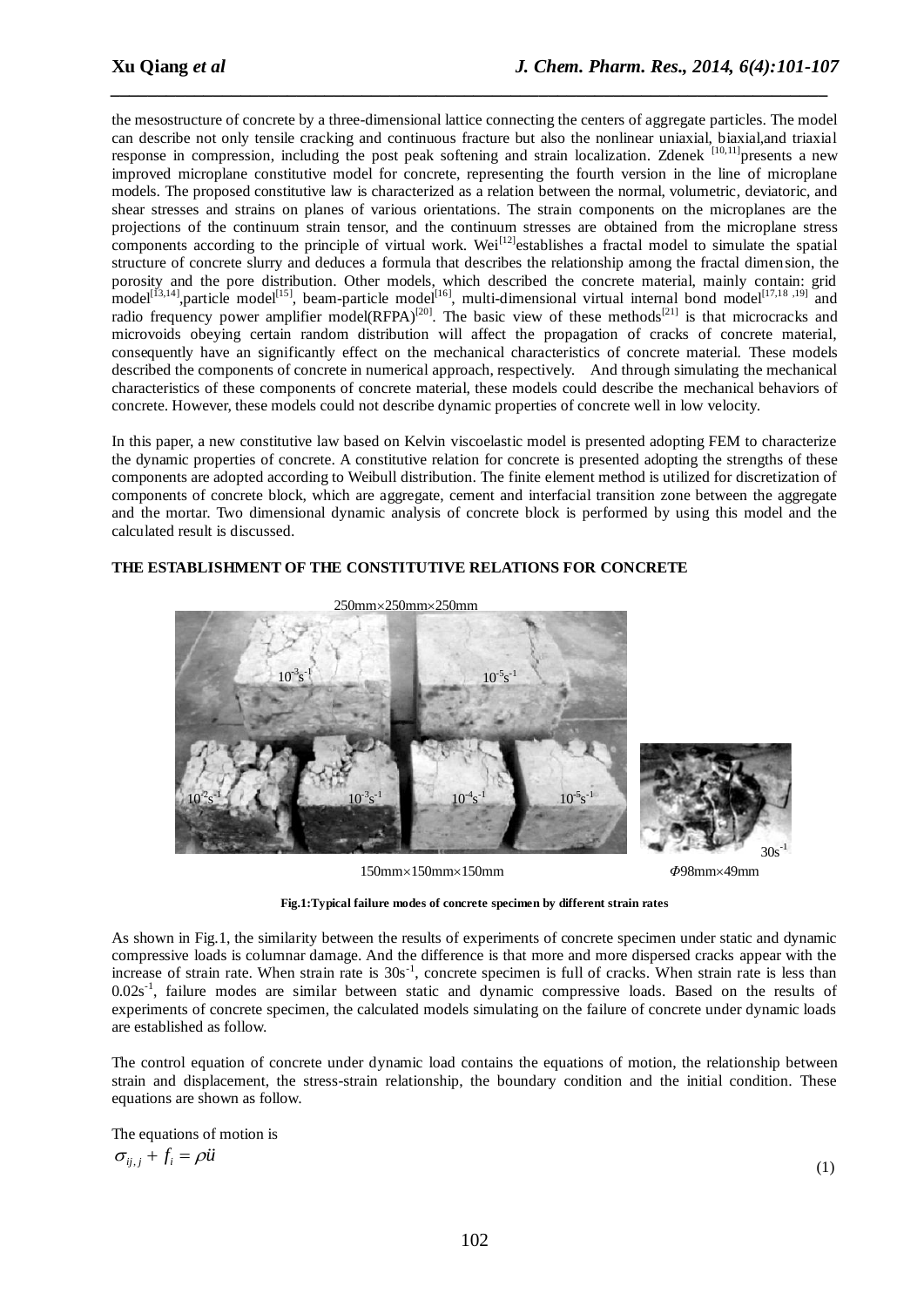The relationship between strain and displacement is

$$
\varepsilon_{ij} = \frac{1}{2} \left( u_{i,j} + u_{j,i} \right) \tag{2}
$$

*\_\_\_\_\_\_\_\_\_\_\_\_\_\_\_\_\_\_\_\_\_\_\_\_\_\_\_\_\_\_\_\_\_\_\_\_\_\_\_\_\_\_\_\_\_\_\_\_\_\_\_\_\_\_\_\_\_\_\_\_\_\_\_\_\_\_\_\_\_\_\_\_\_\_\_\_\_*

The boundary condition is  $\sigma$  *n*  $=T$ 

$$
u_i = u_{i0}
$$
\n
$$
(3)
$$
\n
$$
u_i = u_{i0}
$$
\n
$$
(4)
$$
\nThe initial condition is

$$
u_i|_{t=0} = u_{i0}^0
$$
  
\n
$$
\dot{u}_i|_{t=0} = \dot{u}_{i0}^0
$$
\n(5)

where  $\sigma_{ij}$ ,  $\varepsilon_{ij}$  and  $u_i$  are the stress tensor, strain tensor and displacement vector, respectively,  $f_i$ ,  $T_i$  and  $u_{i0}$  are the body force, surface force and definite displacement on the boundary, respectively.  $u_{\nu}^{0}$  and  $\dot{u}_{\nu}^{0}$  are the initial displacement and velocity vector, respectively. *ρ* is the density of concrete.



**Fig. 2:The behavior of the one-dimensional model for concrete Fig. 3:The relation for** *E***,** and  $\tilde{\mu}$ 

Because concrete shows the characteristic of rate dependent, it can be represented as Kelvin viscoelastic model. And the behavior of the one-dimensional model for concrete shown in Fig.2 is

$$
\sigma = \eta_n \dot{\varepsilon} + E_n \varepsilon \tag{7}
$$

where  $E_n$  and  $\eta_n$  are the elastic modulus and the viscous constant for concrete, respectively.  $\sigma$ ,  $\varepsilon$  and  $\dot{\varepsilon}$  are stress ,strain and the time rates of change of stress and strain respectively. In fact, it is Kelvin viscoelastic model.

This can be generalized for small straining of an isotropic solid for the two-dimensional model as  
\n
$$
\sigma_x = \lambda_n \varepsilon_V + 2\mu_n \varepsilon_x + \tilde{\lambda}_n \dot{\varepsilon}_V + 2\tilde{\mu}_n \dot{\varepsilon}_x
$$
\n(8)

$$
\sigma_y = \lambda_n \varepsilon_V + 2\mu_n \varepsilon_y + \tilde{\lambda}_n \dot{\varepsilon}_V + 2\tilde{\mu}_n \dot{\varepsilon}_y \tag{9}
$$

and

$$
\sigma_{xy} = \mu_n \gamma_{xy} + \tilde{\mu}_n \dot{\gamma}_{xy} \tag{10}
$$

in which

$$
\varepsilon_{\rm V} = \varepsilon_{\rm x} + \varepsilon_{\rm y} \tag{11}
$$

where  $\lambda$  and  $\mu$  are the Lamé constants,  $\lambda_n$  and  $\tilde{\mu}_n$  are viscous constants for the two-dimensional model of concrete.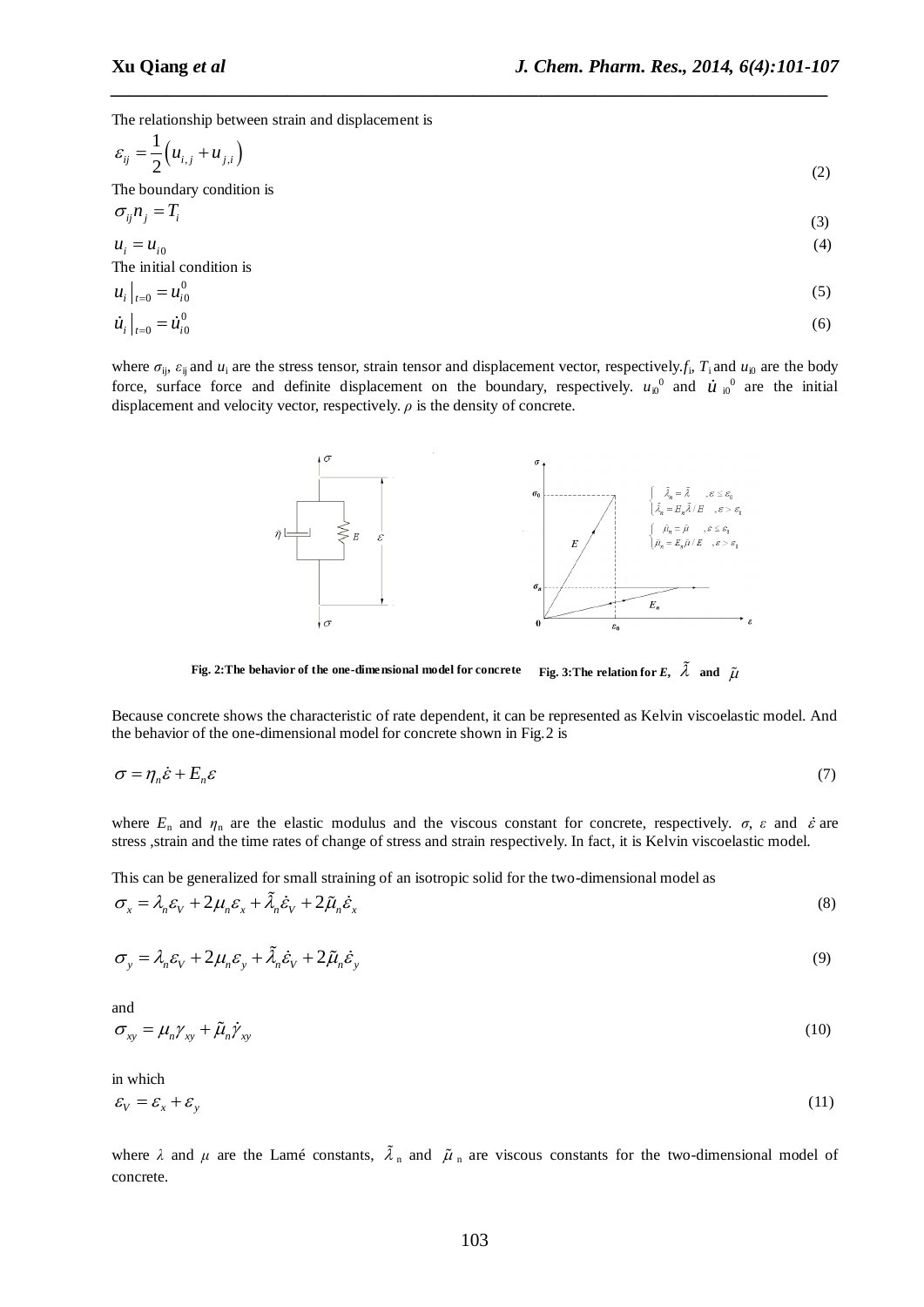Because concrete shows the characteristic of brittle failure, the elastic modulus and viscous constants are reduced when concrete achieves strength. Thus the constitutive relations in different scales for concrete are established as

*\_\_\_\_\_\_\_\_\_\_\_\_\_\_\_\_\_\_\_\_\_\_\_\_\_\_\_\_\_\_\_\_\_\_\_\_\_\_\_\_\_\_\_\_\_\_\_\_\_\_\_\_\_\_\_\_\_\_\_\_\_\_\_\_\_\_\_\_\_\_\_\_\_\_\_\_\_*

The constitutive relation of concrete is

The constitutive relation of concrete is  
\n
$$
\begin{cases}\nE_n = E, & \tilde{\lambda}_n = \tilde{\lambda}, \quad \tilde{\mu}_n = \tilde{\mu}, \varepsilon \le \varepsilon_0 \\
E_n = \sigma_n / \varepsilon, & \tilde{\lambda}_n = E_n \tilde{\lambda} / E \quad , \quad \tilde{\mu}_n = E_n \tilde{\mu} / E \quad , \varepsilon > \varepsilon_0\n\end{cases}
$$
\n(12)

where  $E$ ,  $\lambda$  and  $\tilde{\mu}$  are the initial elastic modulus and viscous parameters for the concrete. And the constitutive relation for concrete is shown in Fig.3.

### **MECHANICAL PARAMETERS OF EACH COMPONENT OF CONCRETE BLOCK FOR CONCRETE**

According to certain aggregate gradation of concrete, the random distribution of the locations for aggregates generated are adopted conforming to Fuller curve and the sizes of aggregates are also adopted according to Fuller curve. Concrete block is obtained through the method of randomly dropping aggregates  $[22]$ . The randomness of strength is much higher than elastic modulus of concrete. Thus, the strengths of each component of concrete are generated conforming to Weibull distribution but the elastic modulus of each component of concrete are certain. Mechanical parameters of each component of concrete are shown i[n Tab.1.](#page-3-0) and Tab.2.

The strengths of each component and viscous parameters of concrete are generated conforming to Weibull distribution on the whole model as  $\bigwedge^{m-1}$ 

$$
f(u) = \frac{m}{u_0} \left(\frac{u}{u_0}\right)^{m-1} \exp\left(-\frac{u}{u_0}\right)^m
$$
\n(13)

where  $u$  is the parameter of Weibull distribution.  $u_0$  is the parameter for the mean value of the strengths of all meshes of concrete model. *m* is the shape parameter of the density function of Weibull distribution.

$$
E(u) = u_0 \Gamma \left( 1 + \frac{1}{m} \right) \tag{14}
$$

where *E*(u) is the expected value of Weibull distribution. And the relation between the value of m and *Γ*() is shown in [Tab.3.](#page-3-1)

<span id="page-3-0"></span>

| Component             | Mean value of compressive<br>strength of strain $\varepsilon_0$ | Mean value of tensile<br>strength of strain $\varepsilon_0$ | The shape parameter $m$ of<br>Weibull distribution | Elastic<br>modulus / GPa | Poisson's<br>ratio |
|-----------------------|-----------------------------------------------------------------|-------------------------------------------------------------|----------------------------------------------------|--------------------------|--------------------|
| Aggregate             | 0.008                                                           | 0.00042                                                     |                                                    | 60                       | 0.2                |
| Mortar<br>Interfacial | 0.005                                                           | 0.00075                                                     |                                                    | 20                       | 0.25               |
| transition zone       | 0.001                                                           | 0.0008                                                      |                                                    |                          | 0.18               |

**Tab.1. Mechanical parameters of each component of concrete block**

**Tab.2. Mechanical parameters of each component of concrete block**

<span id="page-3-1"></span>

| Component                   | Mean value of $\lambda$ /MPa s |     | Mean value of $\mu$ /MPa s The shape parameter m of Weibull distribution |
|-----------------------------|--------------------------------|-----|--------------------------------------------------------------------------|
| Mortar                      |                                | 56ء |                                                                          |
| Interfacial transition zone |                                | .43 |                                                                          |

#### **Tab.3. The relation between** *m* **and function** *Γ***()**



#### **THE NUMERICAL EXAMPLES FOR CONCRETE TEST BLOCK**

Concrete specimen is adopted according to 150mm×150mm(*L*=150mm) and the mesh are adopted according to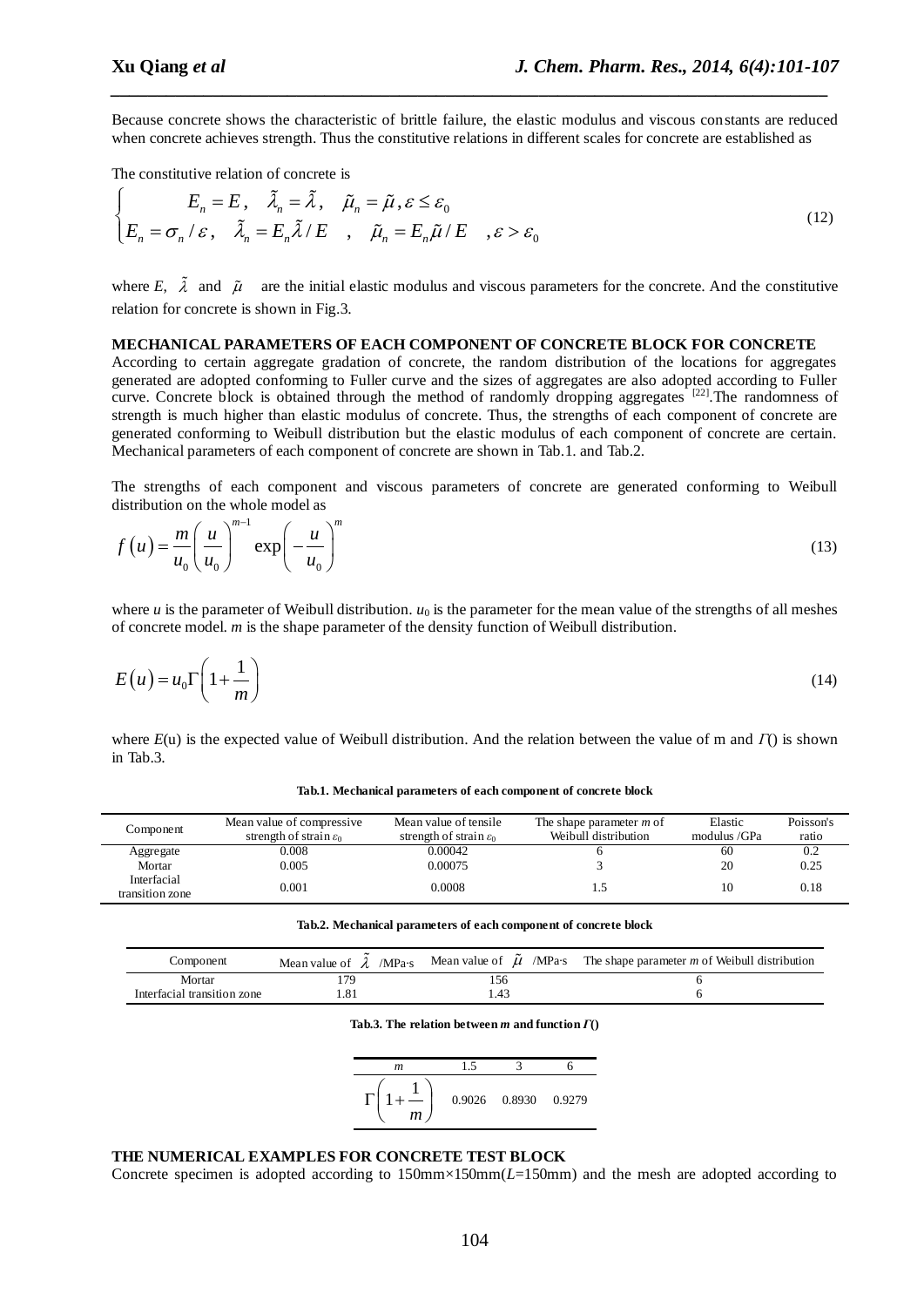75 $\times$ 75. And the residual strength  $\sigma_n=0.2\sigma_0$ . The components of concrete are aggregate, mortar and interfacial transition zone between the aggregate and the mortar. And the mechanical parameters of each component of concrete block and affected region of node are shown in Tab.1-3. The dynamic loading strain rate is shown in Fig.4.

*\_\_\_\_\_\_\_\_\_\_\_\_\_\_\_\_\_\_\_\_\_\_\_\_\_\_\_\_\_\_\_\_\_\_\_\_\_\_\_\_\_\_\_\_\_\_\_\_\_\_\_\_\_\_\_\_\_\_\_\_\_\_\_\_\_\_\_\_\_\_\_\_\_\_\_\_\_*

Each components of concrete block are shown in Fig.5 to Fig.8. Concrete specimen's constitutive relationship under uniaxial compression and tension are shown in Fig.9. The propagation of cracks of concrete block 1 to 4 respectively under dynamic load ( $\dot{\mathcal{E}} = 1 \times 10^{-5}$  and  $\dot{\mathcal{E}} = 0.01$ ) are shown in Fig.10 to Fig.13. The experiment results refer to literature<sup>[23]</sup>.



**Fig. 4: Meso-concrete geometric model**







**Fig. 9:Concrete specimen 's constitutive relationship**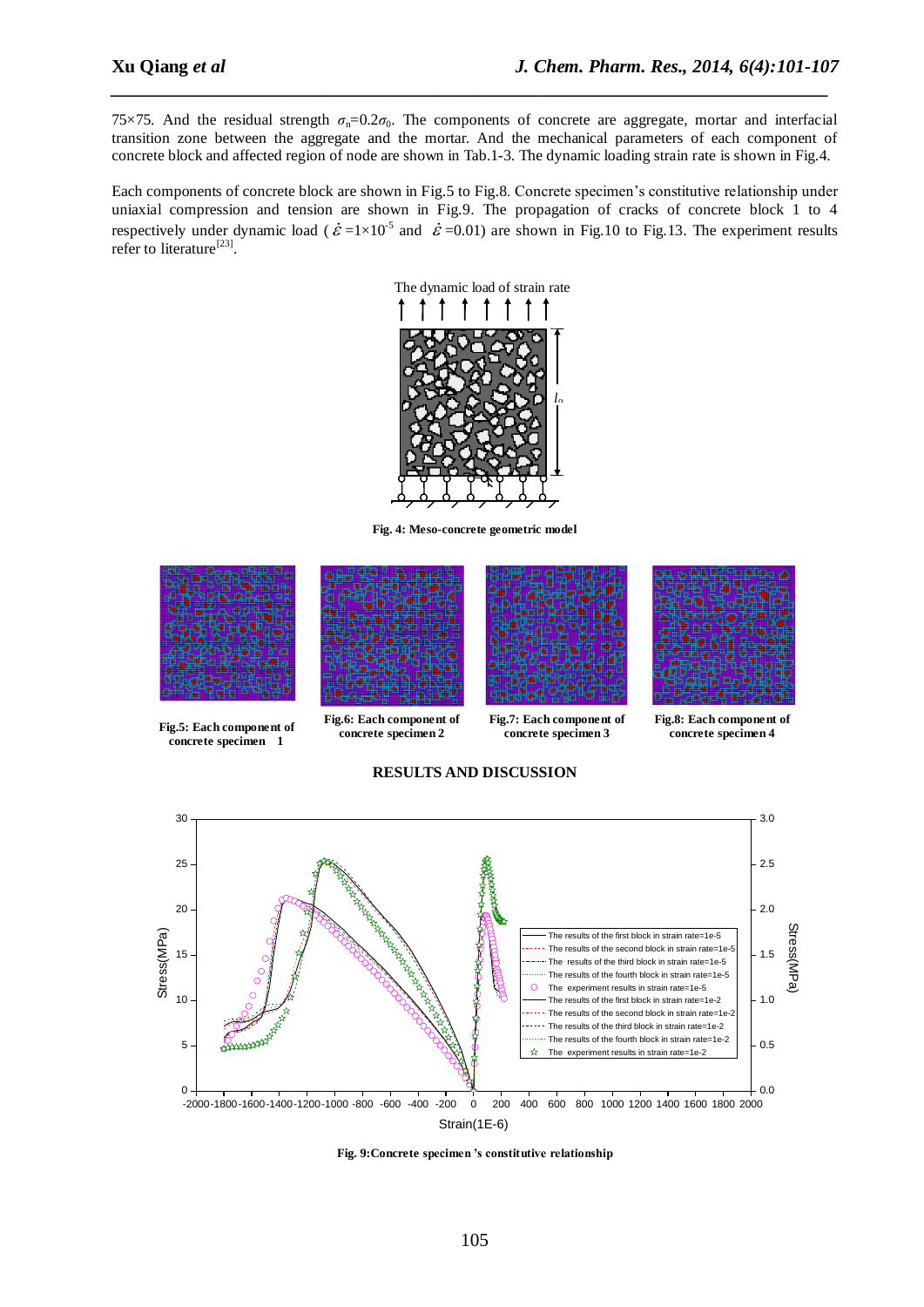Fig.9 shows that the dynamic properties influence significantly both the peak stress and the peak strain. The compressive strength of concrete is increased as the strain rate increases, and the growth range is about 17%. The tensile strength of concrete is increased as the strain rate increases, and the growth range is about 25%. With the increase of strain rate, the compressive peak strain of concrete is decreased but the tensile peak strain of concrete is increased. However, the changes of strength of strain are smaller than strength of stress.

*\_\_\_\_\_\_\_\_\_\_\_\_\_\_\_\_\_\_\_\_\_\_\_\_\_\_\_\_\_\_\_\_\_\_\_\_\_\_\_\_\_\_\_\_\_\_\_\_\_\_\_\_\_\_\_\_\_\_\_\_\_\_\_\_\_\_\_\_\_\_\_\_\_\_\_\_\_*



**Fig. 10** : The cracks of the concrete specimens under uniaxial compression in  $\dot{\mathcal{E}} = 1 \times 10^{-5}$ 



Fig. 11: The cracks of the concrete specimens under uniaxial compression in  $\mathcal{E}$  =0.01



**Fig. 12:** The cracks of the concrete specimens under uniaxial tension in  $\mathcal{E} = 1 \times 10^{-5}$ 



Fig. 13: The cracks of the concrete specimens under uniaxial tension in  $\mathcal{E} = 0.01$ 

Figs.9-13 show that the crack patterns are similar in different strain rate. But the more and more cracks generate through aggregate with the increase of strain rate. This is because, with the increase of strain rate, the sticky and viscous properties of mortar and interfacial transition zone between the aggregate and the mortar can bear part of stress. It leads mortar and interfacial transition zone between the aggregate and the mortar is more difficult to destroy. Thus the tensile and compressive strength of concrete are increased as the strain rate increases and the more and more cracks generate through aggregate with the increase of strain rate.